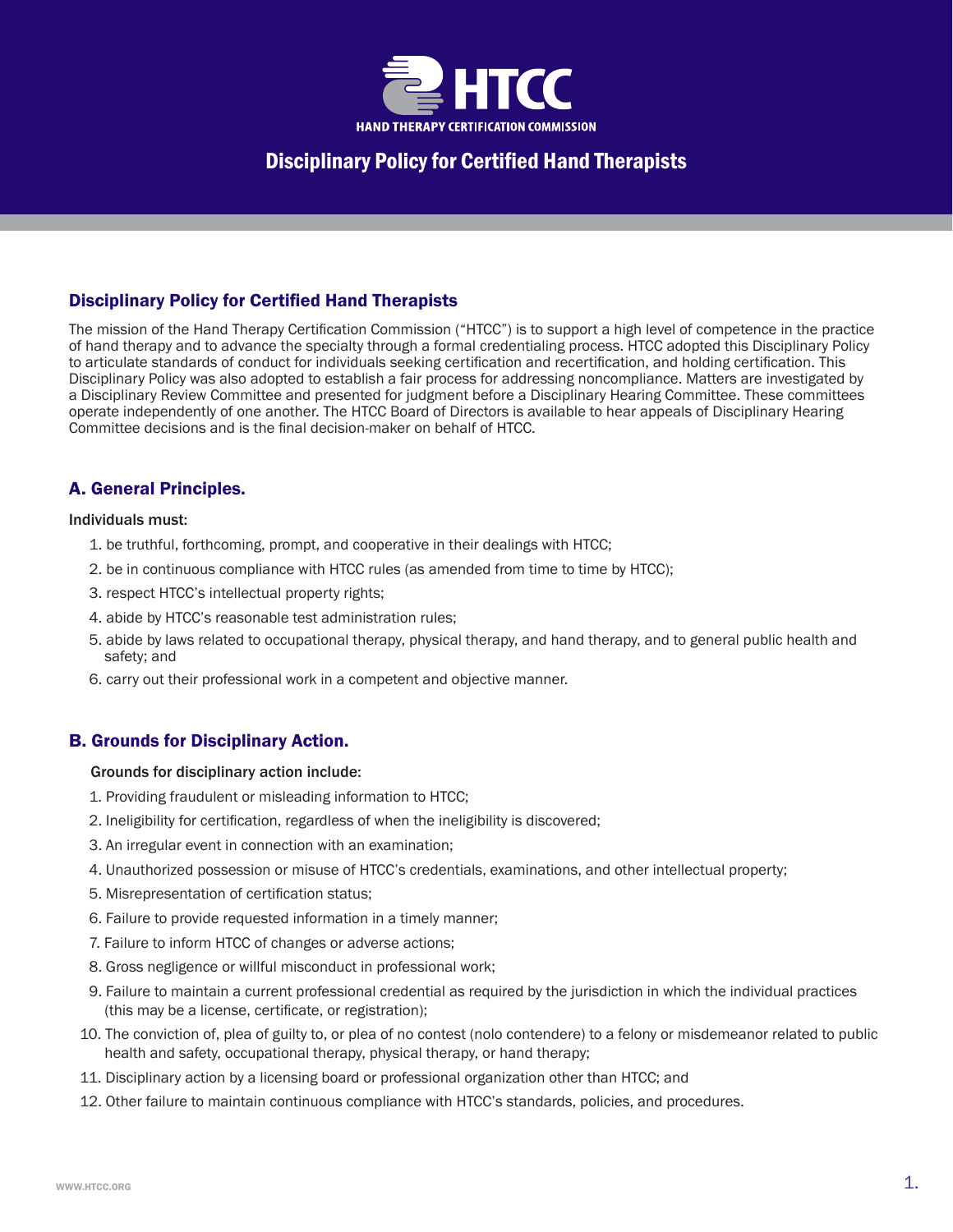

## C. Compliance with HTCC Standards, Policies and Procedures.

An individual must be in continuous compliance with all HTCC standards, policies and procedures. Each individual bears the burden for demonstrating and maintaining compliance at all times.

## D. Complaints.

- 1. Persons concerned with possible violation of HTCC rules are encouraged to contact HTCC. The person should submit a written statement identifying the persons alleged to be involved and the facts concerning the alleged conduct in detail, and the statement should be accompanied by any available documentation. The statement should also identify others who may have knowledge of the facts and circumstances concerning the alleged conduct. The person making the complaint should identify him-/herself by name, address, email address, and telephone number. However, HTCC will consider anonymous complaints.
- 2. Actions taken under this Disciplinary Policy do not constitute enforcement of the law. Individuals bringing complaints under this Disciplinary Policy are not entitled to any relief or damages by virtue of this process.

## E. Contact Information Changes.

An individual must notify HTCC within ninety (90) calendar days of any change in name, address, telephone number, or email address.

## F. Adverse Actions.

An individual must notify HTCC of any development bearing on certification. Developments that must be reported to HTCC include (but are not limited to) arrests, complaints, inquiries, indictments, and charges pending against the individual before a state or federal regulatory agency, professional certification organization, or judicial body directly relating to public health and safety, occupational therapy, physical therapy, hand therapy, or any matter described in Section B, above. An individual must report events such as (but not limited to) suspension, revocation, or expiration of a state license to practice, being sued by a patient, or being investigated or reprimanded by a state regulatory board. The individual must notify HTCC within ninety (90) calendar days after he/she first learns of the development, and must provide documentation of the resolution of the matter within ninety (90) calendar days after resolution.

## G. Disciplinary Review Procedures.

1. Initial Evaluation by Executive Director.

- i. Upon receipt of a complaint or an adverse action notice, the Executive Director will confer with the Chair of the Disciplinary Review Committee. The Chair or the Executive Director may request supplemental information.
- ii. If the Executive Director and Chair determine that the complaint is frivolous, that the adverse action is not relevant to certification, or that HTCC lacks jurisdiction over the complaint or the person(s) who are the subject of the complaint, no further action will be taken.
- iii. If the Executive Director and Chair determine that the complaint is not frivolous or that the adverse action may be relevant to certification, it will be forwarded to the Disciplinary Review Committee for investigation.
- iv. If the Executive Director and Chair determine that a matter is beyond the jurisdiction of HTCC, they may refer the matter to the appropriate governmental agency or another entity engaged in the administration of law.
- v. Individuals submitting adverse action notices and persons submitting complaints will be notified of the decision of the Executive Director and Chair.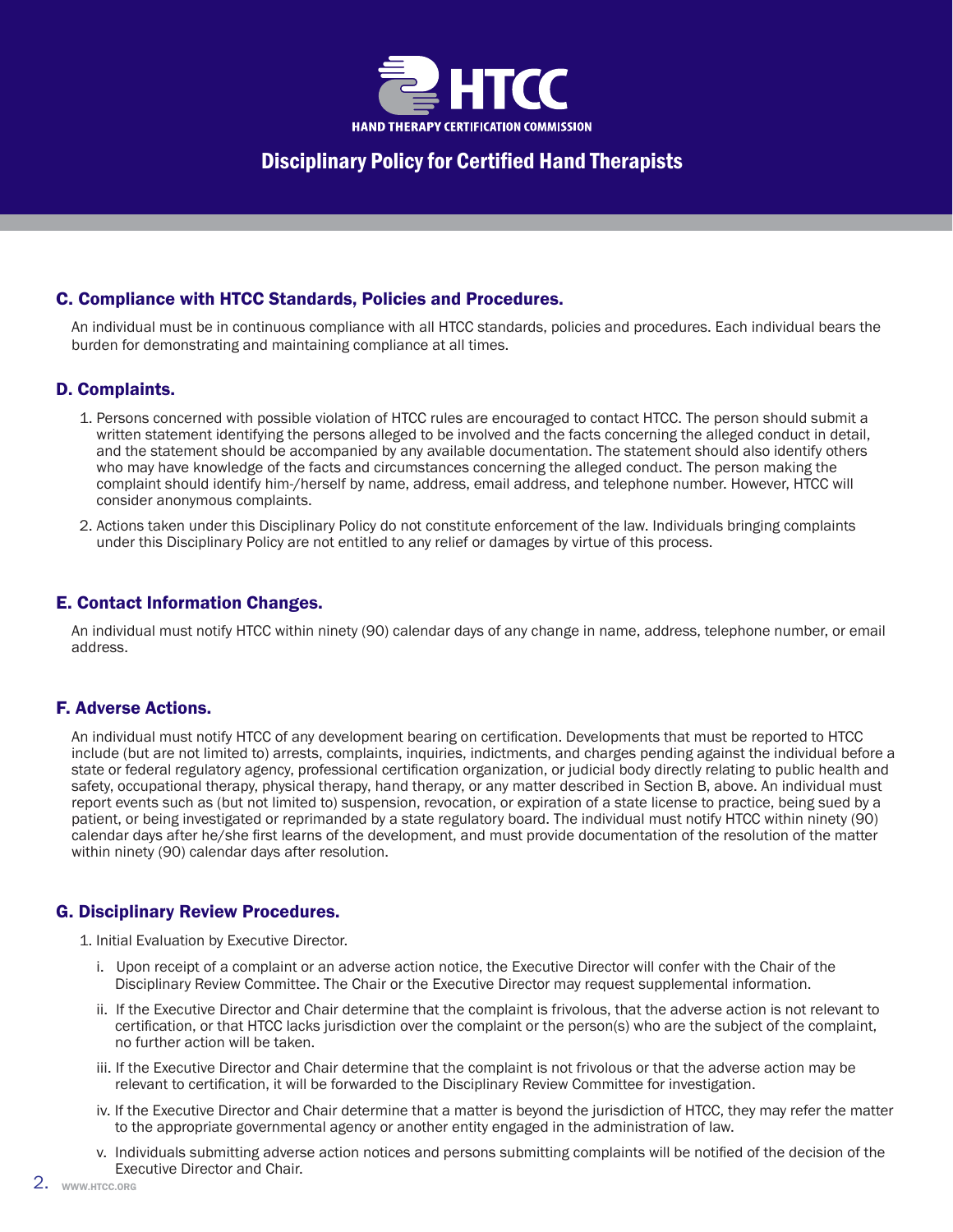

#### 2. Audits.

HTCC may conduct one or more compliance audits. If HTCC discovers a possible violation of HTCC rules, the Executive Director will confer with the Chair of the Disciplinary Review Committee to determine whether the allegation will be forwarded to the Disciplinary Review Committee for investigation.

- 3. Disciplinary Review Committee.
	- i. A Disciplinary Review Committee will be established as provided in the Bylaws to investigate alleged violations of this Disciplinary Policy or any other HTCC standard, policy, or procedure. A Disciplinary Review Committee member may not: (a) serve on the Disciplinary Hearing Committee, (b) review any matter in which his/her impartiality might reasonably be questioned, or (c) review any matter which presents an actual, apparent, or potential conflict of interest. When a committee member is unavailable, the President will designate another individual to serve as an interim member. Committee action is determined by majority vote.
	- ii. The Disciplinary Review Committee may contact the individual who submitted the complaint, the individual in question, and others who may have knowledge of the facts and circumstances surrounding the allegations.
	- iii. If the Committee determines after its investigation that the facts are inadequate to sustain a finding of a violation of HTCC's rules, no further action will be taken. Individuals submitting adverse action notices and persons submitting complaints will be notified of this decision.
	- iv. If the Committee finds that good cause exists to question whether a violation of a HTCC rule has occurred, the Committee will transmit a statement of the allegations to the individual by traceable mail or delivery service setting forth:
		- a. the applicable rule;
		- b. the facts constituting the alleged violation;
		- c. that the individual may request an oral hearing (in person or by phone) or a review by written briefing for the disposition of the matter, with the individual bearing his or her own expenses;
		- d. that the individual has thirty (30) calendar days after receipt of the statement to notify the Chair of the Disciplinary Review Committee if he/she disputes the allegations, has comments on available sanctions, and/or requests an oral hearing in person, an oral hearing by phone, or a review by written briefing;
		- e. that, in the event of an oral hearing in person or by phone, the individual may appear in person with or without the assistance of counsel, may examine and cross-examine any witness under oath, and produce evidence on his/her behalf;
		- f. that the truth of the allegations or failure to respond may result in sanctions including revocation; and
		- g. that if the individual does not dispute the allegations or request a review or hearing, the individual consents to the Disciplinary Review Committee rendering a decision on the evidence before it and applying available sanctions.
	- v. The Disciplinary Review Committee may offer the individual the opportunity to negotiate a specific sanction in lieu of proceeding with a written review or hearing. The individual may ask the Disciplinary Review Committee to modify its offer, and the Committee may do so in its sole discretion. Any agreed-upon sanction must be documented in writing and signed by HTCC and the individual. If the individual is unwilling to accept the Disciplinary Review Committee's offer, the requested review or hearing will proceed as provided below.
- 4. Disciplinary Hearing Committee.
	- i. The Board of Directors will appoint a Disciplinary Hearing Committee to consider the allegation. This Committee is composed of three (3) members drawn from current certificants. A Disciplinary Hearing Committee member may not: (a) serve on the Disciplinary Review Committee, (b) review any matter in which his/her impartiality might reasonably be questioned, or (c) review any matter which presents an actual, apparent, or potential conflict of interest. When a committee member is unavailable, the President will designate another individual to serve as an interim member. Committee action is determined by majority vote.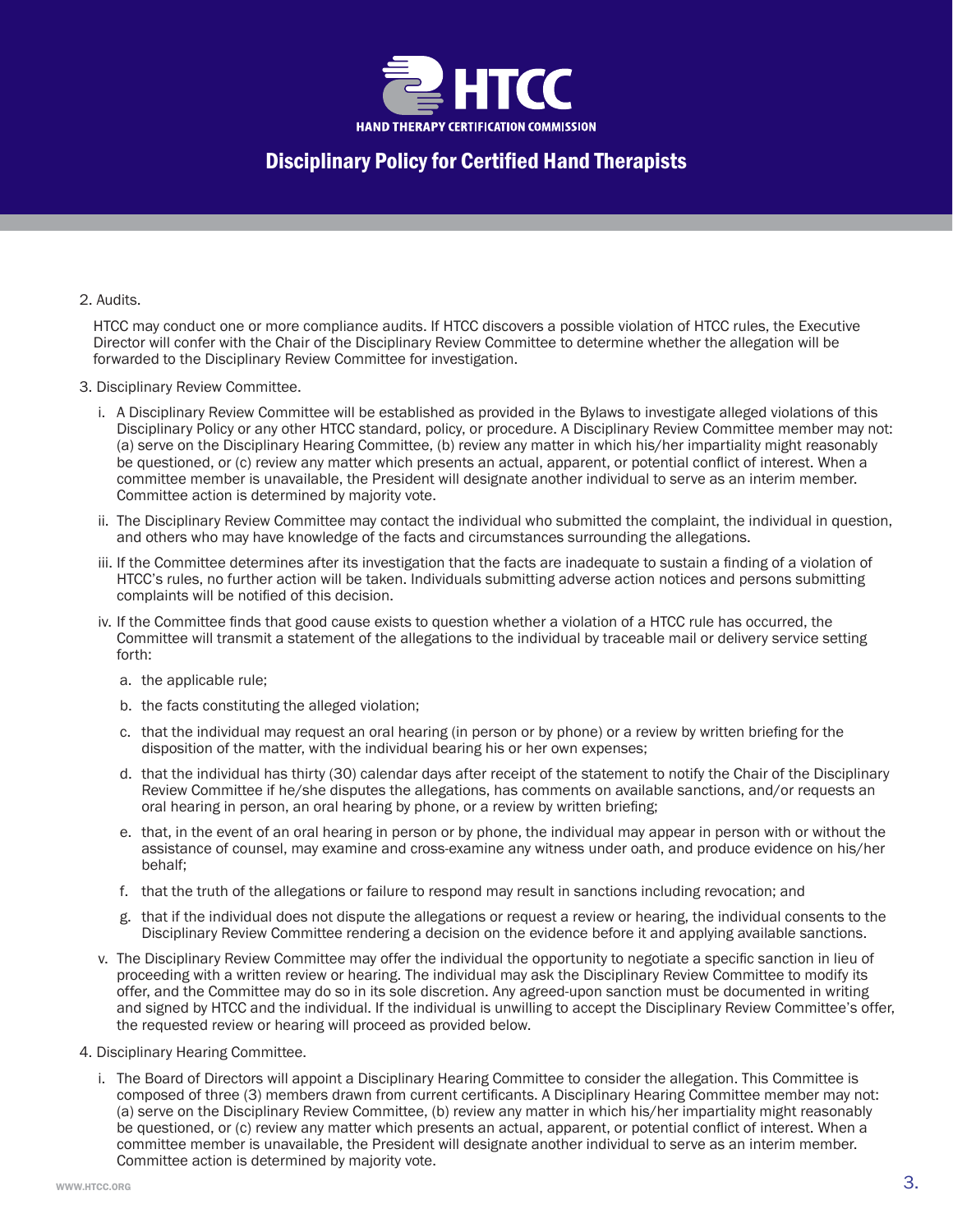

- ii. Written Review. If the individual requests a review by written briefing, the Disciplinary Review Committee will forward the allegations and response of the individual to the Disciplinary Hearing Committee. Written briefing may be submitted within thirty (30) calendar days following receipt of the written review request by the Disciplinary Hearing Committee. The Disciplinary Hearing Committee will render a decision based on the record below and written briefs (if any) without an oral hearing.
- iii. Oral Hearing. If the individual requests a hearing:
	- a. The Disciplinary Review Committee will:
	- (1) forward the allegations and response of the individual to the Disciplinary Hearing Committee; and
	- (2) designate one of its members to present the allegations and any substantiating evidence, examine and crossexamine witnesses, and otherwise present the matter during the hearing.
	- b. The Disciplinary Hearing Committee will:
	- (1) schedule a hearing after the request is received, allowing for an adequate period of time for preparation; and
	- (2) send by traceable mail or delivery service a Notice of Hearing to the individual. The Notice of Hearing will include a statement of the time and place selected by the Disciplinary Hearing Committee. The individual may request modification of the time and place for good cause. Failure to respond to the Notice of Hearing or failure to appear without good cause will be deemed to be the individual's consent for the Disciplinary Hearing Committee to administer any sanction which it considers appropriate.
	- c. The Disciplinary Hearing Committee will maintain a verbatim oral or written transcript.
	- d. HTCC and the individual may consult with and be represented by counsel, make opening statements, present documents and testimony, examine and cross-examine witnesses under oath, make closing statements and present written briefs as scheduled by the Disciplinary Hearing Committee.
	- e. The Disciplinary Hearing Committee will determine all matters related to the hearing. Formal rules of evidence do not apply. Relevant evidence may be admitted. Disputed questions will be determined by the Disciplinary Hearing Committee.
- iv. In all written reviews and oral hearings:
	- a. The Disciplinary Hearing Committee may accept, reject, or modify the recommendation of the Disciplinary Review Committee, either with respect to the determination of a violation or the recommended sanction.
	- b. Proof is by preponderance of the evidence.
	- c. Whenever mental or physical disability is alleged, the individual may be required to undergo a physical or mental examination at the individual's expense. The examination report may be admitted as evidence.
	- d. The Disciplinary Hearing Committee will issue a written decision following the review or hearing and any briefing. The decision will contain factual findings, conclusions regarding HTCC rules that provide the basis for its decision, and any sanctions applied. It will be mailed promptly by traceable mail or delivery service to the individual.
- 5. If the decision rendered by the Disciplinary Hearing Committee finds that the allegation is not established, no further action on the matter will occur.
- 6. If the decision rendered by the Disciplinary Hearing Committee is not favorable to the individual, the individual may appeal the decision to the Board of Directors.
- 7. Individuals submitting adverse action notices and persons submitting complaints will be notified of the decision of the Disciplinary Hearing Committee.

### H. Board of Directors.

1. A Director may not: (a) review a matter at the appeal stage if he/she investigated the matter as a member of the Disciplinary Review Committee or heard the matter as a member of the Disciplinary Hearing Committee; (b) review any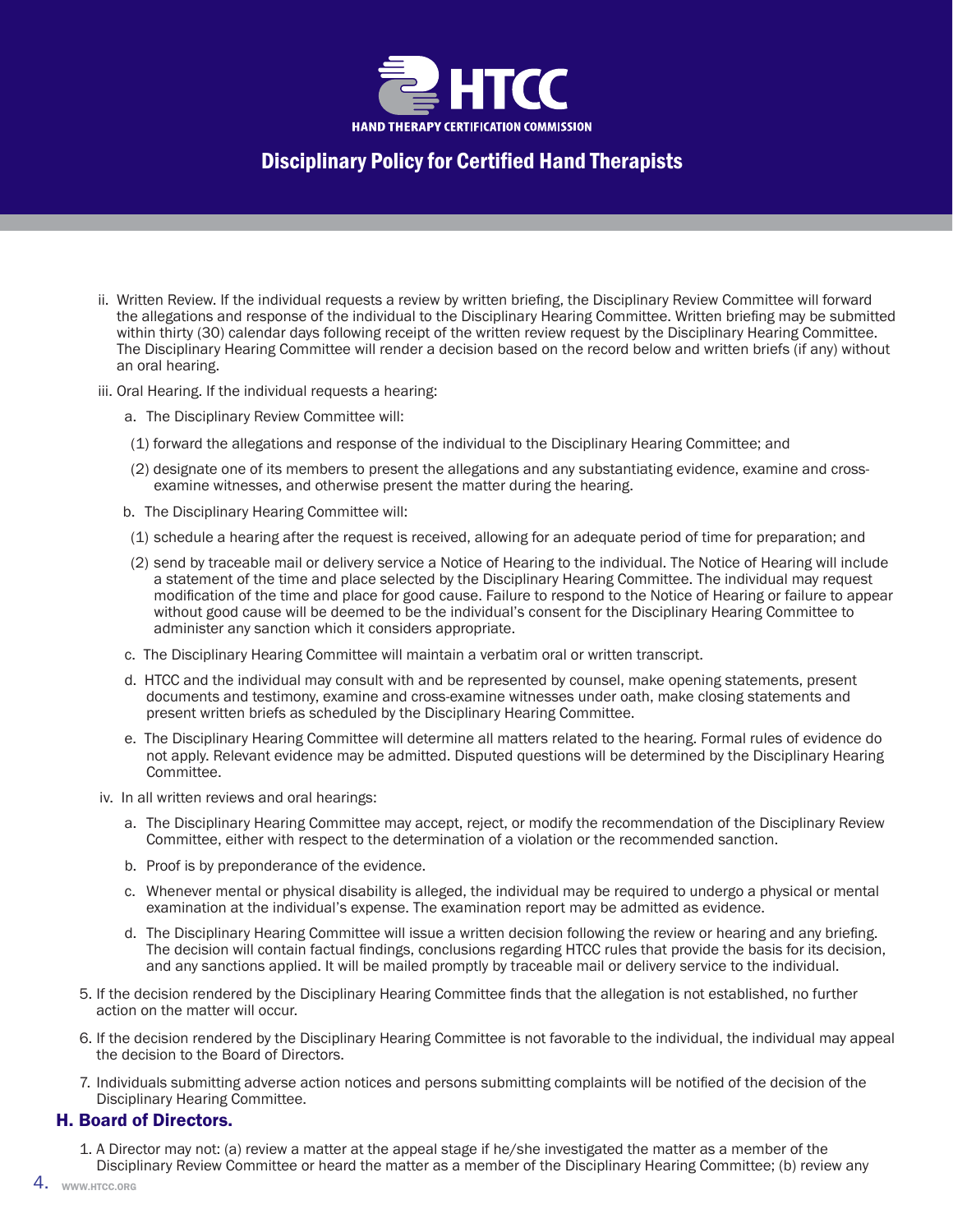

matter in which his/her impartiality might reasonably be questioned, or (c) review any matter which presents an actual, apparent, or potential conflict of interest.

- 2. The individual may request an appeal within thirty (30) calendar days after his/her receipt of the Disciplinary Hearing Committee's decision. After this time, the individual may not request an appeal.
- 3. All appeals must be submitted in writing and sent to HTCC by traceable mail or delivery service.
- 4. The appeal must specify a valid basis for the appeal.
- 5. The Disciplinary Review Committee may file a written response to the appeal request.
- 6. Written briefing may be submitted within thirty (30) calendar days following receipt of the appeal request by the Board of Directors.
- 7. The Board of Directors will render a decision based on the record below and written briefs (if any) without an oral hearing. Alternatively, the Board of Directors may choose to conduct a new in-depth review of all the facts and rules (a "de novo" review). Only facts and conditions up to and including the time of the Disciplinary Hearing Committee's determination are considered during an appeal.
- 8. In all reviews:
	- i. The Board of Directors may affirm or overrule and remand the determination of the Disciplinary Hearing Committee.
	- ii. In order to overturn a decision of the Disciplinary Hearing Committee, the individual must demonstrate that the Committee's decision was incorrect because of a material error of fact or a failure to follow HTCC's published standards, policies, or procedures. Proof is by preponderance of the evidence.
	- iii. The Board of Directors will issue a written decision following the review and any briefing. The decision will contain factual findings, conclusions regarding HTCC rules that provide the basis for its decision, and any sanctions applied. It will be mailed promptly by traceable mail or delivery service to the individual.
- 9. A decision rendered by the Board of Directors is final.
- 10. Individuals submitting appeals and persons submitting complaints will be notified of the decision of the Board of Directors.

### I. Summary Procedure.

If the Executive Director and Chair of the Disciplinary Review Committee determine that there is cause to believe that a threat of immediate and irreparable injury to the public exists, they will forward the allegations to the Board of Directors. The Board of Directors will review the matter immediately, and provide telephonic or other expedited notice and review procedures to the individual. If the Board of Directors determines (following this notice and opportunity to be heard) that a threat of immediate and irreparable injury to the public exists, certification may be suspended for up to ninety (90) calendar days pending a full review as provided above.

### J. Sanctions.

1. HTCC may impose one or more of the following sanctions for a violation of this Disciplinary Policy:

- i. Denial or suspension of eligibility;
- ii. Denial or suspension of certification;
- iii. Revocation of certification;
- iv. Non-renewal of certification;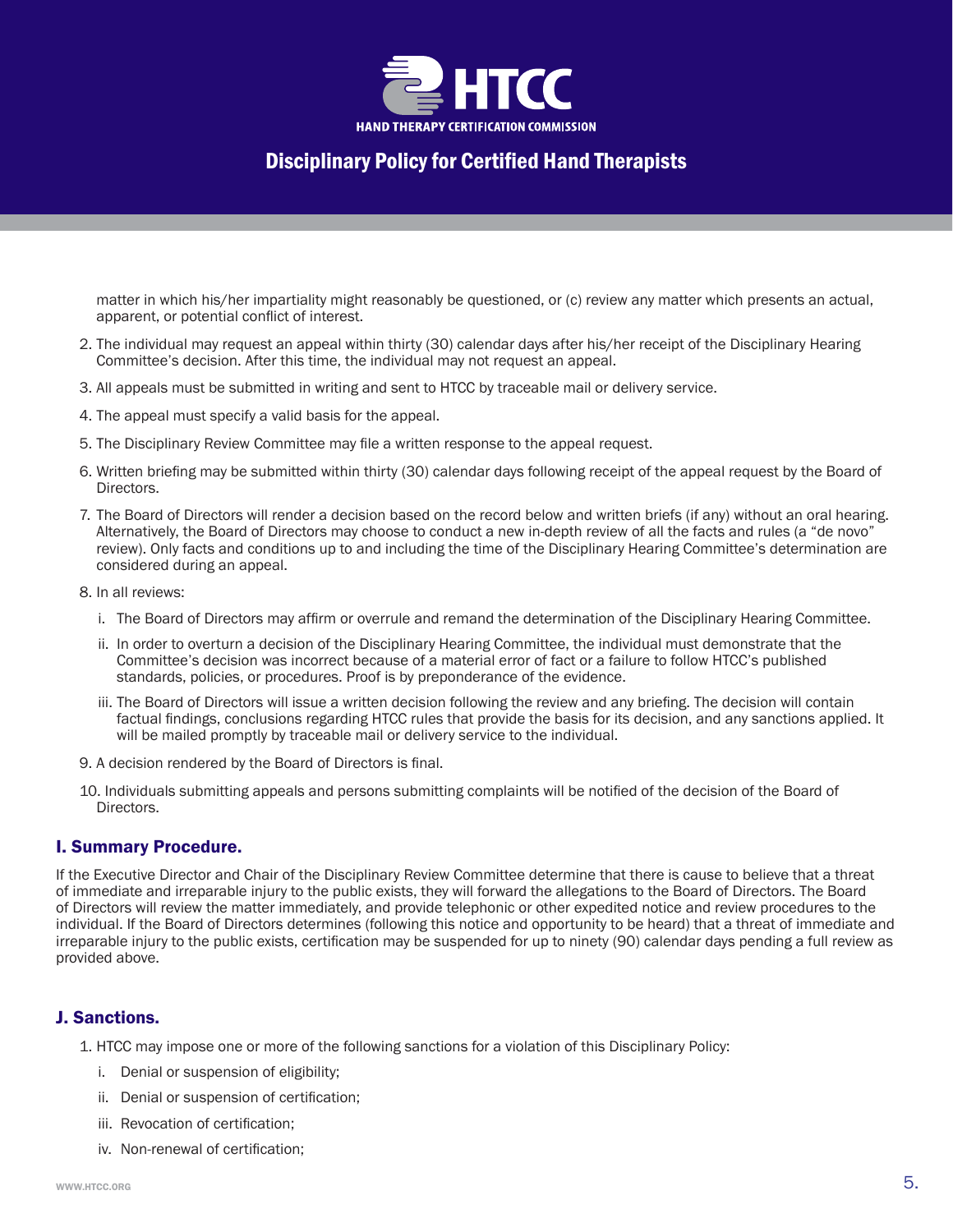

- v. Reprimand;
- vi. Probation;
- vii. Notification of other legitimately interested parties; or
- viii. Other corrective action.
- 2. The sanction must reasonably relate to the nature and severity of the violation, focusing on reformation of the conduct of the individual and deterrence of similar conduct by others. The sanction decision may also take into account aggravating circumstances, prior disciplinary history, and mitigating circumstances. No single sanction will be appropriate in all situations.
- 3. Non-payment of fees when due results in automatic termination of certification.

## K. Probation

- A. As provided above, HTCC may impose probation as a sanction for the violation of any HTCC standard, policy, or procedure. Probation is a corrective action that follows a finding of a violation. Failure of the individual to comply with each and every condition of probation may result in further disciplinary action by HTCC.
- B. An individual on probation is required to suspend use of and reference to HTCC certification, and meet other conditions as may be specified by HTCC. A certificant on probation may make no claim to CHT certification except to note that the certificant is on probation.
- C. The specific conditions of probation will be determined by HTCC, and may vary depending on the facts of the violation. Potential conditions include, but are not limited to: monitoring; education; training; supervision; counseling; mental and/or physical examinations; limitations on a particular conduct or activity; reexamination; notification; and/or reporting.
- D. The probation period may be either a definite or indefinite term. If the probation is for an indefinite term, HTCC shall establish a minimum probation period and at the conclusion of that period consider whether the individual has fulfilled the conditions of probation.
- E. Upon completion of the term and conditions of probation, HTCC shall make a determination whether the conditions of probation have been completed successfully. The individual may be required to demonstrate successful rehabilitation to the satisfaction of HTCC. If probation is determined to have been successfully completed, then the individual will have sixty (60) calendar days to fulfill all of the requirements for continuing and/or renewing certification. Upon a showing that such requirements have been fulfilled, HTCC shall permit the individual to resume active certification status. If probation is determined not to have been successfully completed, then HTCC may impose further disciplinary sanctions.
- F. HTCC may stipulate that the probation is reciprocal, that is, may be imposed pursuant to a similar action (e.g., probation, suspension, practice limitation, etc.) taken by a state licensing agency, other regulatory body, or a professional organization other than HTCC. If HTCC imposes reciprocal probation, then it is the responsibility of the individual to report to HTCC as frequently as to the third party imposing probation. The individual shall also report to HTCC the final result determined by the third party. Such reporting shall include, but not be limited to, providing HTCC with copies of official paperwork and personal narratives detailing how the individual is meeting each and every condition of probation. HTCC reserves the right, in its sole discretion, to render its own decision and take independent action based on the progress or results of reciprocal probation.

## L. Period of Ineligibility Following Revocation.

- 1. If certification is revoked based on noncompliance with this Disciplinary Policy, then the individual is automatically ineligible to apply for certification or recertification for the periods of time listed below:
- 6. WWW.HTCC.ORG i. in the event of a felony conviction directly related to public health and safety, occupational therapy, physical therapy, or